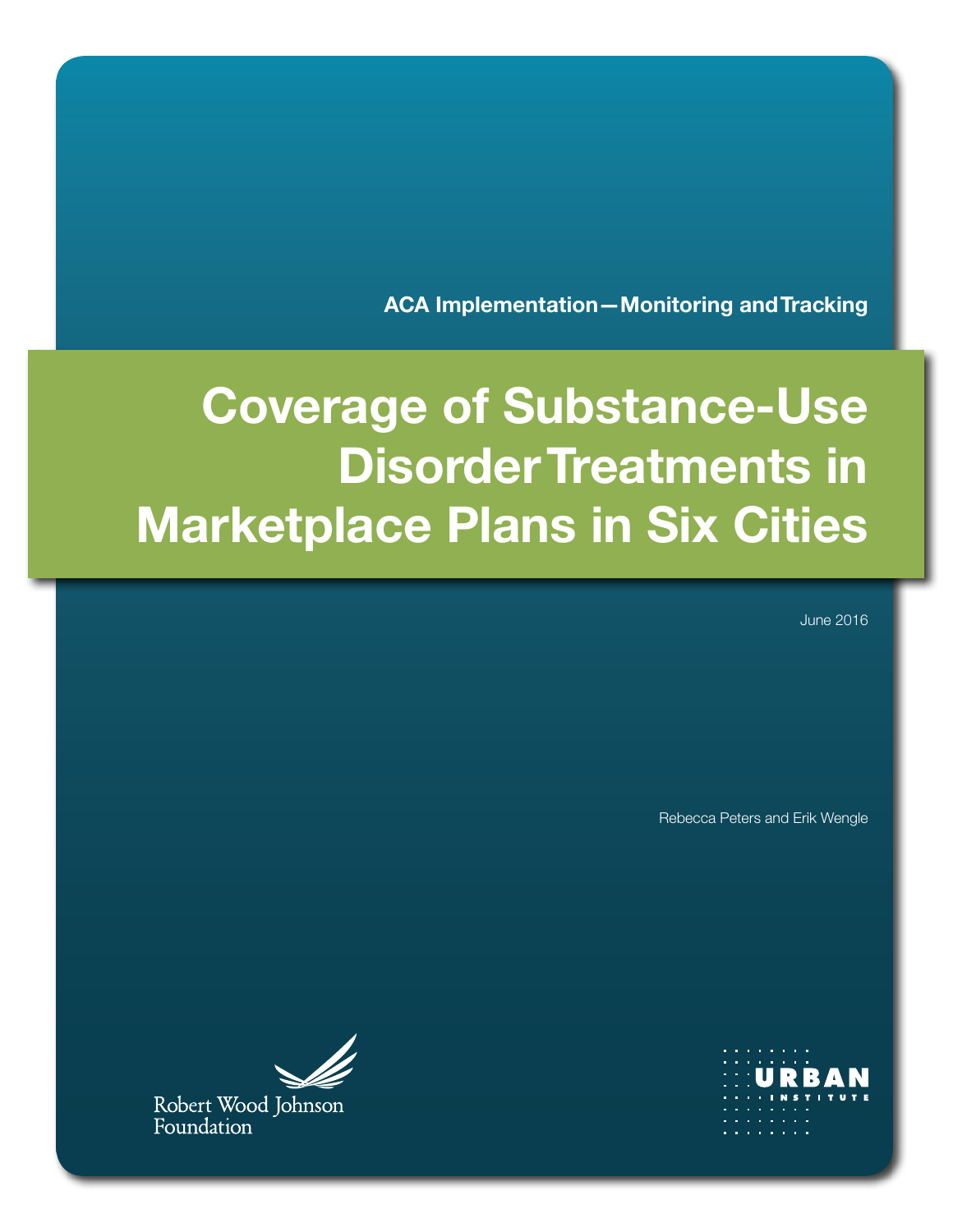With support from the Robert Wood Johnson Foundation (RWJF), the Urban Institute is undertaking a comprehensive monitoring and tracking project to examine the implementation and effects of the Patient Protection and Affordable Care Act of 2010 (ACA). The project began in May 2011 and will take place over several years. The Urban Institute will document changes to the implementation of national health reform to help states, researchers and policymakers learn from the process as it unfolds. Reports that have been prepared as part of this ongoing project can be found at **[www.rwjf.org](http://www.rwjf.org)** and **[www.healthpolicycenter.org](http://www.healthpolicycenter.org)**. The quantitative component of the project is producing analyses of the effects of the ACA on coverage, health expenditures, affordability, access and premiums in the states and nationally.

# **INTRODUCTION**

A national survey conducted in 2014 indicated that approximately 21.5 million individuals in the United States over age 12—around 8.1 percent—had a substance-use disorder (SUD) within the last year, including 14.4 million with alcohol-use disorders and 4.5 million with opioiduse disorders.<sup>1</sup> Opioids include heroin and prescription pain relievers such as oxycodone, codeine, morphine, and others. Misuse of opioids and prescription drugs has increased in recent years, and this growth in misuse has been accompanied by a nearly fourfold increase in deaths caused by opioid overdose between 1999 and 2010.<sup>2</sup> Research shows that medication-assisted treatment (MAT) can be effective for individuals with substance-use disorders,3 but considerable stigma and access issues continue to prevent widespread treatment.

With the passage of the Affordable Care Act (ACA) in 2010, mental health and substance use disorder services – which may include MAT– were listed as an essential health benefit (EHB) and became a component of all ACA-compliant individual and small-group health insurance policies.4 Before the ACA, many health plans excluded MAT and other treatments for individuals with SUDs, so these benefits have expanded considerably over the last few years. Additionally, the Mental Health Parity and Addiction Equity Act (MHPAEA) requires that health care plans offer mental health services

(including addiction services) comparable in scope to services provided for physical illnesses.<sup>5</sup> Most recently, on May 26, 2016, the U.S. Food and Drug Administration (FDA) approved the first buprenorphine implant, which will deliver a constant low dose of medication for individuals with opioid dependence who are already stable on another form of buprenorphine.<sup>6</sup>

Together, these policies should represent a significant expansion of treatment for individuals with SUDs. However, as we and others have shown in other treatment areas (cancer,<sup>7</sup> depression,<sup>8</sup> etc.), coverage specifics and costsharing requirements vary considerably within and across states, even for covered services. This variation occurs because of differences in state benchmark plans and in the flexibility that regulators permit insurers around these benchmark plans.

In this study, we examine marketplace coverage and costsharing requirements for MAT for opioid and alcohol use as well as outpatient and inpatient care for individuals with SUDs to provide preliminary information on whether access is consistent and sufficient. We focus on coverage provided in six large cities—Albuquerque, NM; Chicago, IL; Kansas City, MO.; Los Angeles, CA; Manchester, NH; and Memphis, TN as indicators of the extent of and variation in coverage.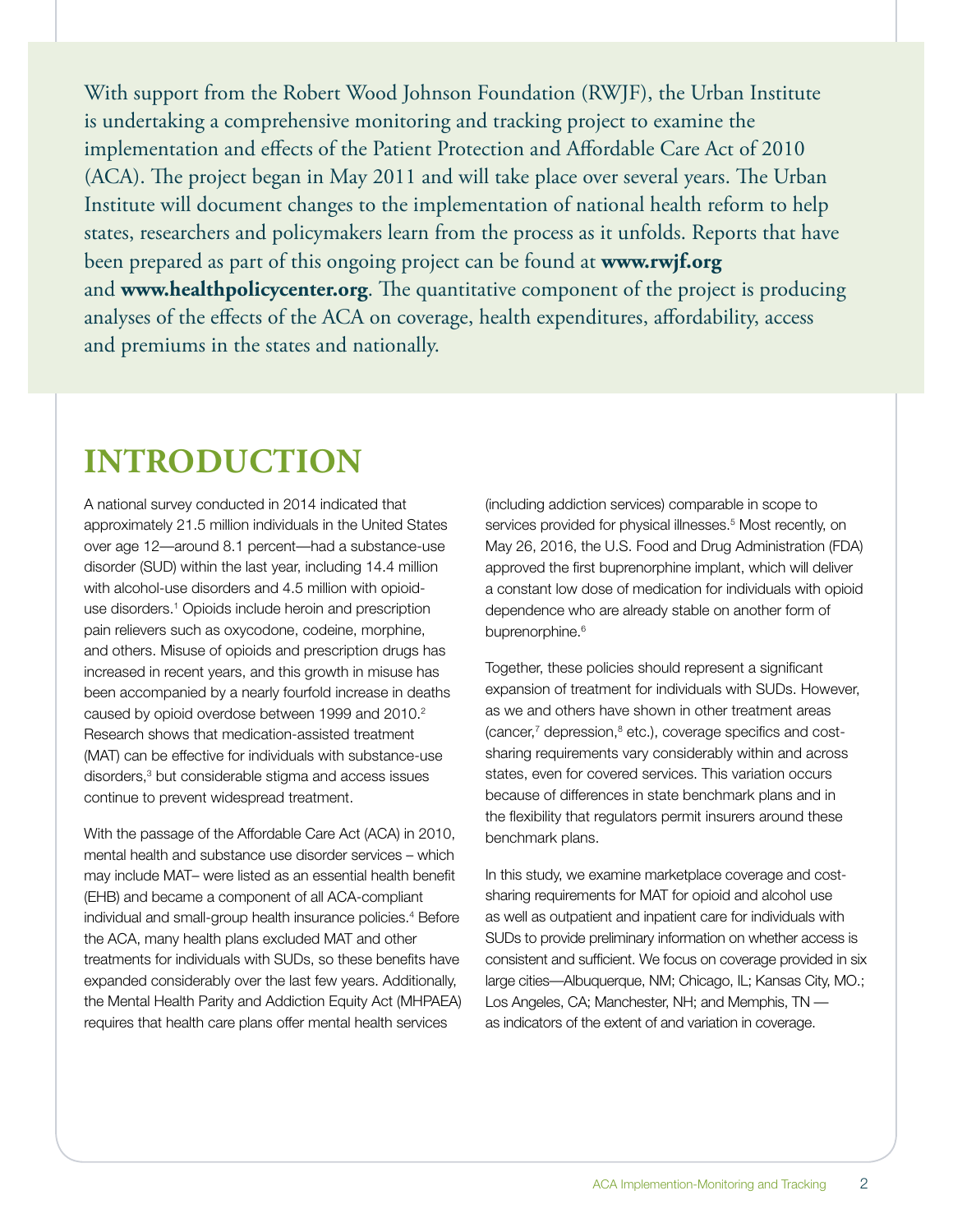# **BACKGROUND**

The FDA has approved three medications for the treatment of alcohol addiction and three for the treatment of opioid addiction (one is prescribed for both alcohol and opioid addictions):

- *Disulfiram (trade name: Antabuse):* Disulfiram—approved by the FDA in 1981—works by inhibiting an enzyme critical to alcohol metabolization, thereby causing unpleasant reactions (e.g., headache, nausea, vomiting, sweating) if alcohol is consumed. It comes in tablet form and should be taken daily. Physicians do not require special training to prescribe disulfiram.
- Acamprosate (trade name: Campral): Acamprosate approved by the FDA in 2004—works by reducing alcohol withdrawal symptoms and is typically delivered in conjunction with professional counseling.
- *Naltrexone (trade names: Vivitrol, Revia):* Naltrexone approved by the FDA in 2006—is an antagonist $9$  that is delivered through a monthly intramuscular injection or oral tablets and works by blocking opioid receptors, thereby preventing opioid cravings. It can only be delivered after complete detoxification from opioids, and as such, is a popular option for maintenance therapy. For treatment of alcohol addiction, naltrexone works by blocking the receptors that produce the pleasurable effects of consuming alcohol and reducing cravings. Physicians can prescribe it without any special training and it is not considered a controlled substance.
- *Methadone (trade names: Methadose, Diskets, Dolophine):* Methadone—approved by the FDA in 1947—is a long-acting agonist<sup>10</sup> that works by relieving withdrawal symptoms, minimizing cravings, and preventing euphoric effects if other opioids are ingested. Methadone can be used in detoxification. It is administered in an oral solution by physicians who are not required to undergo special training, but it is only available in specially licensed opioid-treatment programs. Methadone is classified as a Schedule II controlled substance.
- *Buprenorphine (trade names: Buprenex, Butrans, Suboxone [buprenorphine/naloxone]):* Buprenorphine approved by the FDA in 2002—is a long-acting agonist that works by relieving withdrawal symptoms, minimizing cravings, and preventing euphoric effects if other opioids are ingested. It can be delivered in either an oral tablet or a sublingual film. Recently, the FDA approved a buprenorphine implant that would deliver the medication at a low dose over six months.11 Buprenorphine also can be prescribed in combination with naloxone, which discourages drug abuse by producing withdrawal symptoms if it is injected intravenously. Buprenorphine is classified as a Schedule III controlled substance and can only be prescribed by physicians who have undergone special training and received a waiver to deliver it in office-based settings. Additionally, current regulations impose caps on the number of patients these specially trained providers can treat (a maximum of 100 patients after one year of certification), although there are efforts to raise these caps.<sup>12</sup> The stringent requirements to prescribe buprenorphine have led to a significant shortage of available providers. Recent analyses have calculated the number of physicians who could deliver buprenorphine at the county level. In 2011, 43 percent of U.S counties had no physicians who could deliver buprenorphine, while 7 percent had 20 or more.<sup>13</sup>

Despite the ACA's changes, which have increased insurers' inclusion of treatment for individuals with SUDs, the specifics of coverage and cost-sharing requirements vary considerably across plans. To date, not much is known about which marketplace insurers cover which MATs, the associated cost-sharing requirements on MATs and on general inpatient/outpatient treatment for SUDs, or what restrictions (e.g., prior authorization, quantity limits) are imposed on the coverage provided. To begin to address these questions, we investigated marketplace coverage for individuals with SUDs in six cities: Albuquerque, Chicago, Kansas City, Los Angeles, Manchester, and Memphis.

### **METHODS**

In this paper we analyze prescription drug coverage and cost-sharing requirements for the treatment of SUDs in the largest cities in six states: California (Los Angeles), Illinois (Chicago), Missouri (Kansas City), New Hampshire (Manchester), New Mexico (Albuquerque), and Tennessee

(Memphis). We selected these states for geographic dispersion, varying population size, and benchmark plan generosity. "Benchmark plan generosity" refers to how many medications each state's EHB benchmark plan requires insurers to cover, in addition to any quantitative limits or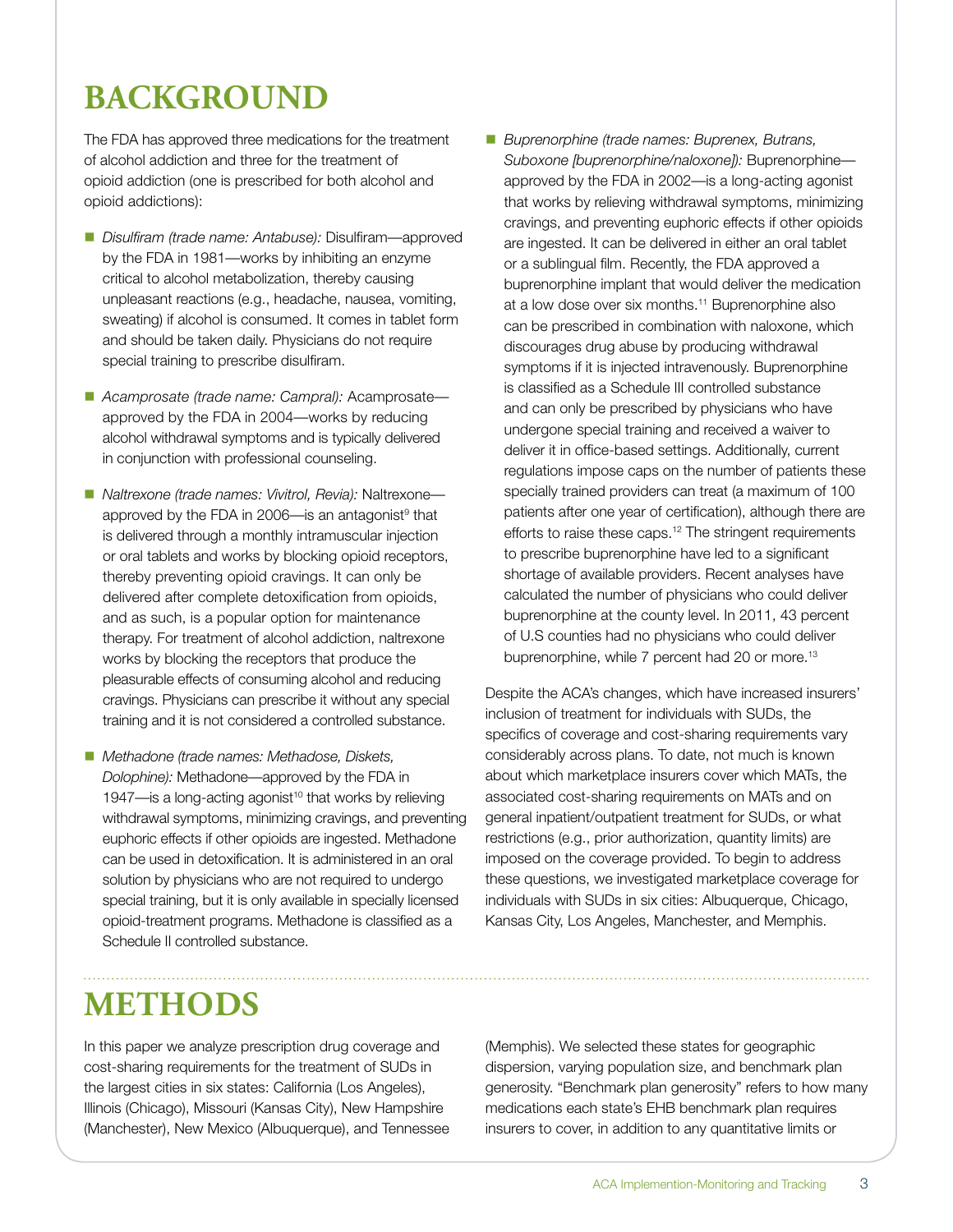restrictions that may have been imposed upon inpatient and outpatient SUD treatment services. All data were collected from the marketplace websites Healthcare.gov (four insurers in Tennessee, four in New Mexico, seven in Illinois, two in Missouri, and five in New Hampshire) and Covered California (seven insurers), as well as from each insurer's website. We analyzed the formulary for every silver-tier plan on the nongroup marketplace in each city. No calls were made to insurers for additional information not available on the websites. We determined our drug list for the analysis of opioid treatment using the list of active ingredients (i.e., the generic versions) from the SAMHSA/CSAT Treatment Improvement Protocols for medication-assisted treatment in opioid-treatment programs.14 For the alcohol-treatment medications, we compiled our drug list from SAMHSA.15 We do not count separate formulations of the same active ingredient in different form (e.g., liquid, tablet, or capsule). We included all FDA-approved treatment options for alcohol- and substance-use disorders. We did not include treatment for tobacco cessation.

We also collected the inpatient and outpatient service costsharing requirements for SUD treatment in all silver plans

in our study cities. To compile this information we used the summaries of benefits and coverage (SBCs) available through Healthcare.gov and Covered California.

This study has one significant limitation. We do not analyze the network adequacy of these plans as it relates to SUD treatment. The number of physicians licensed to prescribe opioid addiction treatment medication (notably buprenorphine) is small relative to the need for such services, with many areas lacking even a single licensed provider.16 The shortage of providers able to prescribe these medications has created a central barrier to access to care. However, we do not find similar restrictions on providers for dispensing medications used to treat alcohol addiction. As such, this study is primarily focused on the breadth of coverage available and the cost-sharing requirements associated with seeking treatment.

Coverage and exclusions of MAT therapies were identified by comparing our list of active ingredients to each plan's formulary list of covered drugs. A drug is not considered excluded from a plan unless it is not covered in its generic form.

### **RESULTS**

#### **Medication-Assisted Treatment**

Access to prescription drug formularies is of paramount importance so individuals can make informed decisions when purchasing health insurance on the marketplace. As such, we analyzed not only the coverage of prescription drugs, but also the transparency and ease of use of the formularies on marketplace and insurer websites. In most cases, the formularies themselves were easy to locate and use; many websites contained search functions that expedited the search for a specific drug. Every formulary had a search function or at least a searchable document. However, discerning whether a plan covered methadone beyond its use as an opioid (painkiller) was consistently difficult. We have excluded methadone from our analysis on prescription drug benefits since it must be dispensed in a licensed facility. Methadone prescribed as a medication to treat SUDs is not included in formularies or as a prescription drug benefit. Individuals who want to know whether a given plan covers methadone treatment would need to contact each insurer individually.

The coverage of medications used to treat alcohol use, as opposed to those used to treat opioid-use disorders, differs considerably. Disulfiram, acamprosate, and naltrexone, the three FDA-approved treatments available for alcohol

dependence, are covered more frequently and at lower cost-sharing tiers than their opioid-treatment counterparts. As seen in table 1, these three medications (disulfiram, 0 percent; acamprosate, 1 percent; and naltrexone, 6 percent) tend to be excluded from coverage less frequently than the opioid-use medications (buprenorphine, 3 percent, and naltrexone, 29 percent). Additionally, the alcohol-use MATs are placed in the lowest cost-sharing tier (Tier 1) in at least 70 percent of plans in our study cities. Disulfiram is covered exclusively at Tier 1 and Tier 2, and over 90 percent of plans covered naltrexone in one of the lowest two tiers of cost-sharing when used to treat alcohol-use disorders. Acamprosate is covered about 87 percent of the time in the two lowest tiers.

The opioid dependence medications are more frequently excluded from coverage, but when they are covered, they also are generally found in the lower prescription drug cost-sharing tiers. Naltrexone is excluded from coverage in 29 percent of silver marketplace plans. This drug is often found in plan formularies as both an opioid-treatment and an alcohol-treatment medication, but it is much less likely to be covered for opioid-use treatment than it is for alcohol-use treatment. Buprenorphine is excluded from coverage in 3 percent of the plans studied, and while it is most frequently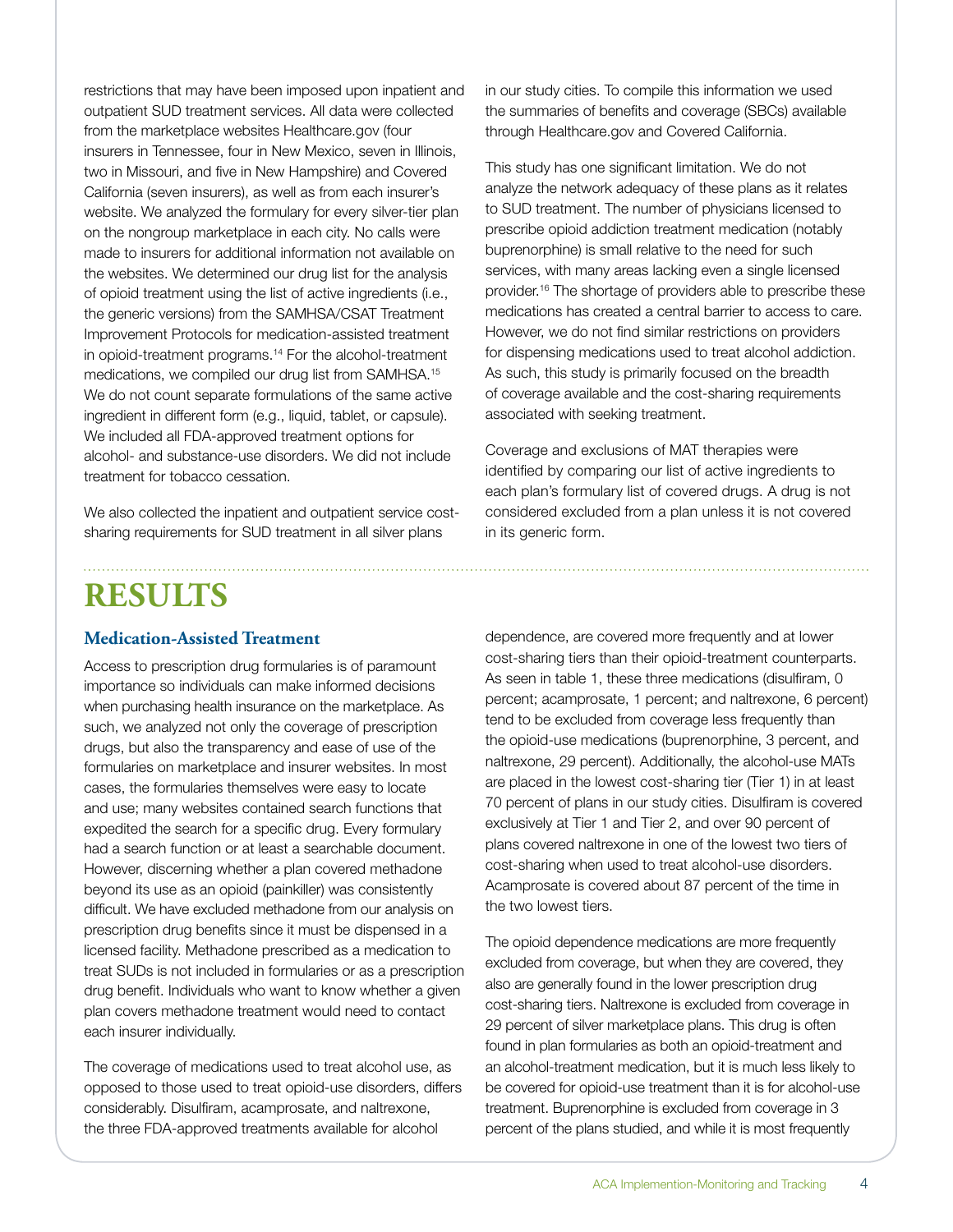### **Table 1. Cost-Sharing Requirements for Medication-Assisted Treatment in Selected Cities, by Percentage of Plans, 2016**

|                     |                   | <b>Alcohol Use</b> | <b>Opioid Use</b> |               |                   |
|---------------------|-------------------|--------------------|-------------------|---------------|-------------------|
|                     | <b>Disulfiram</b> | Acamprosate        | <b>Naltrexone</b> | Buprenorphine | <b>Naltrexone</b> |
| Exclusion rate      | $0\%$             | 1%                 | 6%                | 3%            | 29%               |
| Tier 1              | 88%               | 70%                | 78%               | 74%           | 54%               |
| Tier 2              | 13%               | 17%                | 13%               | 12%           | 13%               |
| Tier 3              | $0\%$             | 9%                 | 4%                | 10%           | 4%                |
| Tier 4              | $0\%$             | 3%                 | 0%                | $0\%$         | 0%                |
| Quantity limit      | $0\%$             | 9%                 | 0%                | 66%           | 0%                |
| Prior authorization | 0%                | 8%                 | $0\%$             | 42%           | 0%                |
| <b>Total plans</b>  |                   |                    |                   |               | 90                |

Source: Covered California and Healthcare.gov public use files.

*Table Notes: Analysis comprised marketplace plans in six cities: Albuquerque, Chicago, Kansas City, Los Angeles, Manchester,and Memphis.*

covered in cost-sharing Tiers 1 or 2, 10 percent of the plans covered it in Tier 3.

These findings vary somewhat across the study cities, as shown in table 2. Every plan in Manchester, Kansas City, Los Angeles, and Chicago offers coverage of every drug analyzed here, for both alcohol dependency and substance use. Memphis plans vary in which opioid-use MATs are covered (and most exclude naltrexone), although all plans there cover the three alcohol-dependency MATs. In contrast, the Albuquerque plans vary in coverage for acamprosate and naltrexone (most exclude the latter for alcohol use), but they all include the two opioid-use treatments studied.

Thus, the substantial coverage differential seen in table 1 for naltrexone as an opioid-use treatment is entirely attributable to the high exclusion rate among Memphis plans. And the alcohol-use treatment exclusions seen in table 1 are entirely attributable to plans in Albuquerque.

#### **Cost-Sharing Requirements in MAT**

The cost-sharing tier in which each drug is placed (if it is covered) varies considerably (table 2). Note that the percentages of plans covering a particular drug across the four cost-sharing tiers may sum to more than 100 percent because some insurers cover the medications in multiple tiers, depending upon the dosage prescribed. Most frequently, these plans cover our studied drugs at tier 1 or tier 2, but there are exceptions. In Albuquerque, for example, 50 percent of plans (four of the available eight

silver plans) cover both acamprosate and buprenorphine in Tier 3; in Memphis, 10 percent of available silver plans cover acamprosate in Tier 4. Despite these drugs being available at a lower tier, they are not always available at a low cost. With the exception of California, which has standardized benefit designs, cost-sharing requirements vary significantly across plans, even among Tier 1 covered medications (table 3). Some plans in four of the six study cities (none in Kansas City or Los Angeles) apply co-insurance to Tier 1 drugs. Customers, therefore, do not know a priori the cost of purchasing their prescriptions, since they do not know the rate negotiated between their plans and their pharmacies. Additionally, three of our study cities include plans that do not provide prescription drug benefits until after enrollees pay the deductible.

#### **Prior Authorization and Quantity Limits in MAT**

Buprenorphine, in addition to the limited prescribing authority noted in the Background section, is the medication studied for which plans most frequently require prior authorization and impose quantity limits (table 1). About 42 percent of plans require prior authorization for patients to receive coverage for buprenorphine, while 66 percent of plans impose quantity limits on its use. These strategies are common across all cities studied (table 2). Unfortunately, determining prior authorization denial rates is not within the scope of our study. Further information on the limits and denial rates would provide insight into how extensively these provisions create significant barriers to treatment. Some plans also require prior authorization or quantity limits for acamprosate, but they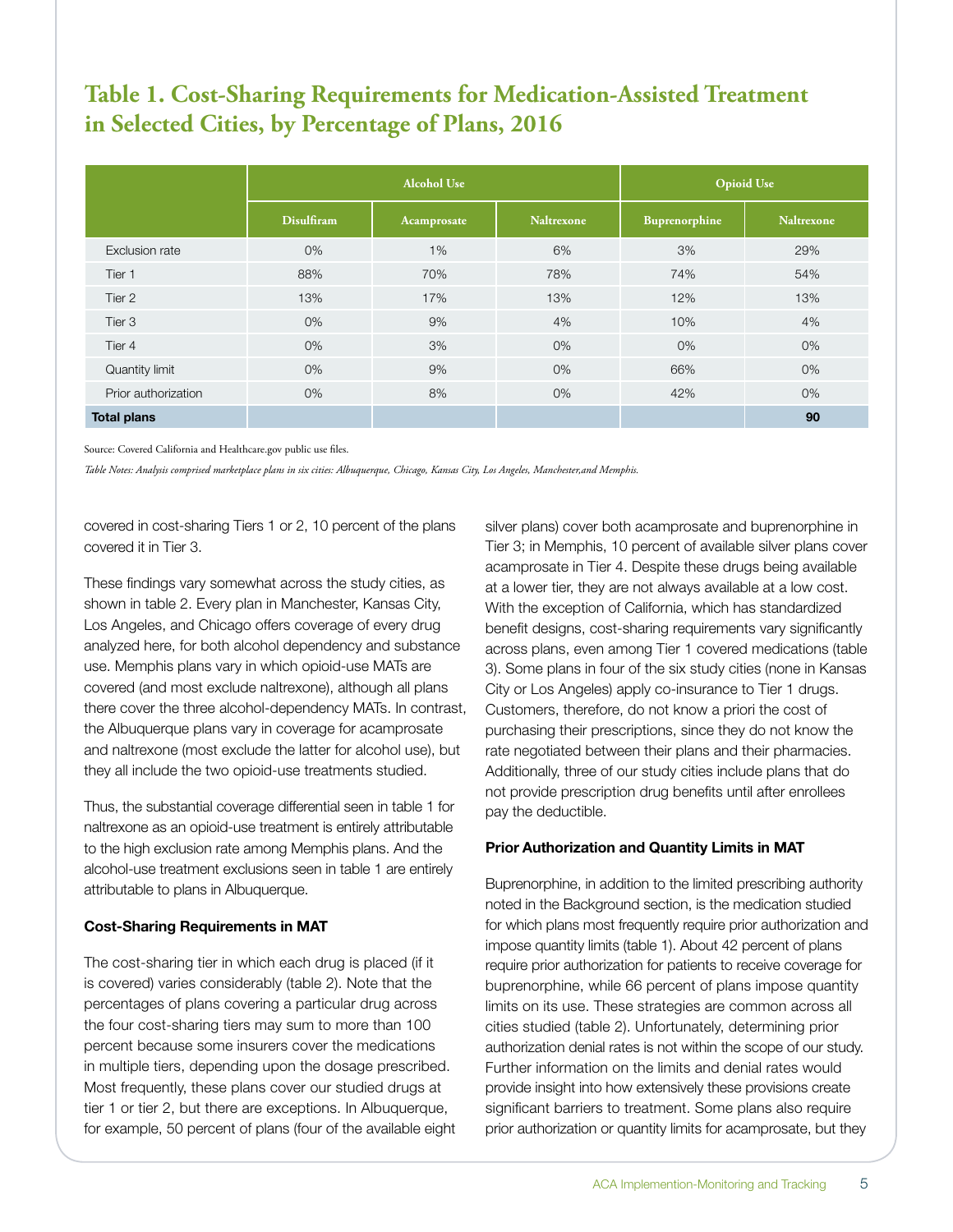### **Table 2. Medication-Assisted Treatment Drug Coverage and Restrictions, by Percentage of Plans in Selected Cities, 2016**

|                          | <b>Alcohol Use</b> |             |                   | <b>Opioid Use</b> |                   |  |  |
|--------------------------|--------------------|-------------|-------------------|-------------------|-------------------|--|--|
|                          | <b>Disulfiram</b>  | Acamprosate | <b>Naltrexone</b> | Buprenorphine     | <b>Naltrexone</b> |  |  |
| Los Angeles <sup>a</sup> |                    |             |                   |                   |                   |  |  |
| Exclusion rate           | 0%                 | 0%          | 0%                | 0%                | 0%                |  |  |
| Tier 1                   | 100%               | 86%         | 100%              | 100%              | 100%              |  |  |
| Tier 2                   | 14%                | 14%         | 14%               | 0%                | 14%               |  |  |
| Tier 3                   | 0%                 | 0%          | 0%                | 0%                | 0%                |  |  |
| Tier 4                   | 0%                 | 0%          | 0%                | 0%                | 0%                |  |  |
| Quantity limit           | 0%                 | 0%          | $0\%$             | 86%               | 0%                |  |  |
| Prior authorization      | 0%                 | 29%         | 0%                | 86%               | $0\%$             |  |  |
| <b>Total plans</b>       |                    |             |                   |                   | $\overline{7}$    |  |  |
| Memphis                  |                    |             |                   |                   |                   |  |  |
| Exclusion rate           | 0%                 | 0%          | 0%                | 10%               | 87%               |  |  |
| Tier 1                   | 87%                | 77%         | 87%               | 77%               | 0%                |  |  |
| Tier 2                   | 13%                | 13%         | 13%               | 13%               | 13%               |  |  |
| Tier 3                   | 0%                 | 0%          | 0%                | 0%                | 0%                |  |  |
| Tier 4                   | 0%                 | 10%         | 0%                | 0%                | 0%                |  |  |
| Quantity limit           | 0%                 | 3%          | 1%                | 80%               | 0%                |  |  |
| Prior authorization      | 0%                 | 0%          | 0%                | 3%                | 0%                |  |  |
| <b>Total plans</b>       |                    |             |                   |                   | 30                |  |  |
| Albuquerque              |                    |             |                   |                   |                   |  |  |
| Exclusion rate           | 0%                 | 13%         | 63%               | 0%                | 0%                |  |  |
| Tier 1                   | 100%               | 38%         | 38%               | 50%               | 100%              |  |  |
| Tier 2                   | 0%                 | 0%          | 0%                | 0%                | 0%                |  |  |
| Tier 3                   | 0%                 | 50%         | 0%                | 50%               | 0%                |  |  |
| Tier 4                   | 0%                 | $0\%$       | 0%                | 0%                | 0%                |  |  |
| Quantity limit           | 0%                 | 50%         | 0%                | 50%               | 0%                |  |  |
| Prior authorization      | $0\%$              | 63%         | $0\%$             | 63%               | $0\%$             |  |  |
| <b>Total plans</b>       |                    |             |                   |                   | $\bf8$            |  |  |
| Chicago                  |                    |             |                   |                   |                   |  |  |
| Exclusion rate           | 0%                 | $0\%$       | $0\%$             | $0\%$             | $0\%$             |  |  |
| Tier 1                   | 68%                | 59%         | 59%               | 59%               | 59%               |  |  |
| Tier 2                   | 32%                | 32%         | 32%               | 32%               | 32%               |  |  |
| Tier 3                   | 0%                 | 9%          | 9%                | 9%                | $9\%$             |  |  |
| Tier 4                   | 0%                 | $0\%$       | $0\%$             | 0%                | $0\%$             |  |  |
| Quantity limit           | $0\%$              | $5\%$       | $0\%$             | 64%               | 0%                |  |  |
| Prior authorization      | $0\%$              | $0\%$       | $0\%$             | 68%               | $0\%$             |  |  |
| <b>Total plans</b>       |                    |             |                   |                   | 22                |  |  |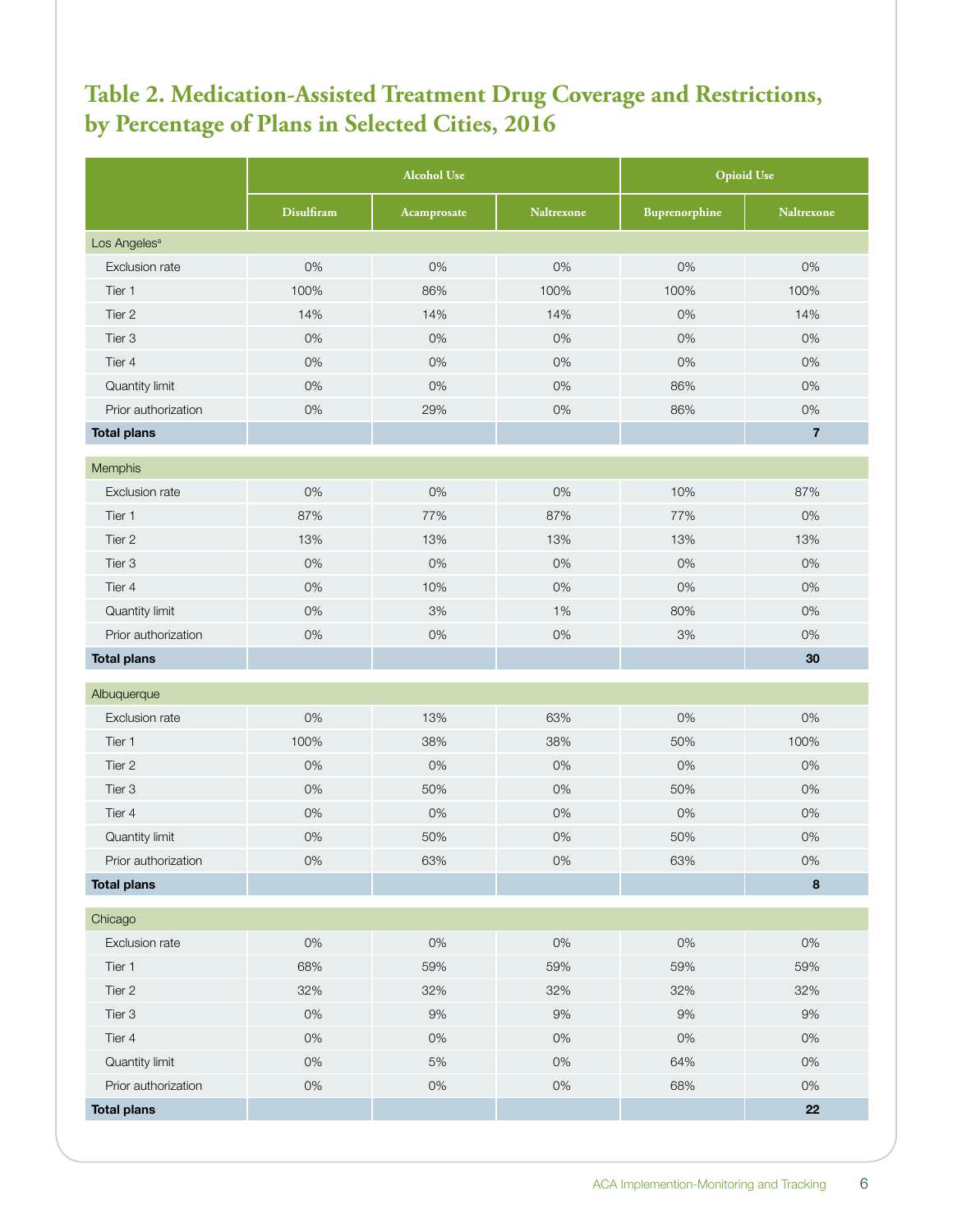#### **Table 2 Continued**

|                     |                   | <b>Alcohol Use</b> |                   | <b>Opioid Use</b> |                   |  |
|---------------------|-------------------|--------------------|-------------------|-------------------|-------------------|--|
|                     | <b>Disulfiram</b> | Acamprosate        | <b>Naltrexone</b> | Buprenorphine     | <b>Naltrexone</b> |  |
| Kansas City         |                   |                    |                   |                   |                   |  |
| Exclusion rate      | 0%                | 0%                 | 0%                | 0%                | 0%                |  |
| Tier 1              | 100%              | 71%                | 71%               | 71%               | 71%               |  |
| Tier 2              | 0%                | 0%                 | 0%                | 0%                | 0%                |  |
| Tier 3              | 0%                | 29%                | 29%               | 29%               | 29%               |  |
| Tier 4              | 0%                | 0%                 | 0%                | 0%                | 0%                |  |
| Quantity limit      | 0%                | 29%                | 0%                | 100%              | 0%                |  |
| Prior authorization | 0%                | 0%                 | 0%                | 100%              | 0%                |  |
| <b>Total plans</b>  |                   |                    |                   |                   | $\overline{7}$    |  |
| Manchester          |                   |                    |                   |                   |                   |  |
| Exclusion rate      | 0%                | 0%                 | 0%                | $0\%$             | 0%                |  |
| Tier 1              | 100%              | 81%                | 100%              | 94%               | 100%              |  |
| Tier 2              | 0%                | 19%                | 0%                | 0%                | 0%                |  |
| Tier <sub>3</sub>   | 0%                | 0%                 | 0%                | 6%                | 0%                |  |
| Tier 4              | 0%                | 0%                 | 0%                | 0%                | 0%                |  |
| Quantity limit      | 0%                | 0%                 | 0%                | 25%               | $0\%$             |  |
| Prior authorization | 0%                | 0%                 | 0%                | 25%               | $0\%$             |  |
| <b>Total plans</b>  |                   |                    |                   |                   | 16                |  |

Source: Covered California and Healthcare.gov public use files.

*Table Notes: Sum may be greater than 100% because some insurers cover the above medications in multiple tiers depending on dosage level.City, Los Angeles, Manchester,and Memphis.*

### **Table 3. Cost-Sharing Requirements for Medication-Assisted Treatment in Selected Cities, by Percentage of Plans, 2016**

|                    |             |                                  | Tier 1                  | Tier 2                           |                         | Tier 3                           |                         | Tier 4                           |                         |
|--------------------|-------------|----------------------------------|-------------------------|----------------------------------|-------------------------|----------------------------------|-------------------------|----------------------------------|-------------------------|
|                    |             | Co-pay                           | Coinsurance             | Co-pay                           | Coinsurance             | Co-pay                           | Coinsurance             | Co-pay                           | Coinsurance             |
| Low<br>Los Angeles |             | \$15                             | <b>NA</b>               | \$50 <sup>a</sup>                | <b>NA</b>               | \$70 <sup>a</sup>                | <b>NA</b>               | <b>NA</b>                        | $20\%$ up to<br>\$250   |
|                    | High<br>Low | \$3                              | 10%                     | \$35                             | 10%                     | \$60                             | 10%                     | \$120                            | 10%                     |
|                    |             |                                  |                         |                                  |                         |                                  |                         |                                  |                         |
| <b>Memphis</b>     | High        | No charge<br>after<br>deductible | 50% after<br>deductible | No charge<br>after<br>deductible | 50%                     | No charge<br>after<br>deductible | 50%                     | No charge<br>after<br>deductible | 50%                     |
| Albuquerque        | Low         | \$4                              | 30% after<br>deductible | \$40 before<br>deductible        | 30% after<br>deductible | \$40 before<br>deductible        | 30% after<br>deductible | No charge<br>after<br>deductible | 25% after<br>deductible |
|                    | High        | No charge<br>after<br>deductible |                         | No charge<br>after<br>deductible |                         | \$125                            |                         |                                  | 50% after<br>deductible |
| Chicago            | Low         | No charge                        | 30% after               | \$40                             | 20% after<br>deductible | \$100                            | $$120 +$<br>20%         | \$500                            | $$250 +$<br>30%         |
|                    | High        | \$10 after<br>deductible         | deductible              | \$40 after<br>deductible         | 30% after<br>deductible | \$75 after<br>deductible         | 35%                     | No charge<br>after<br>deductible | 50%                     |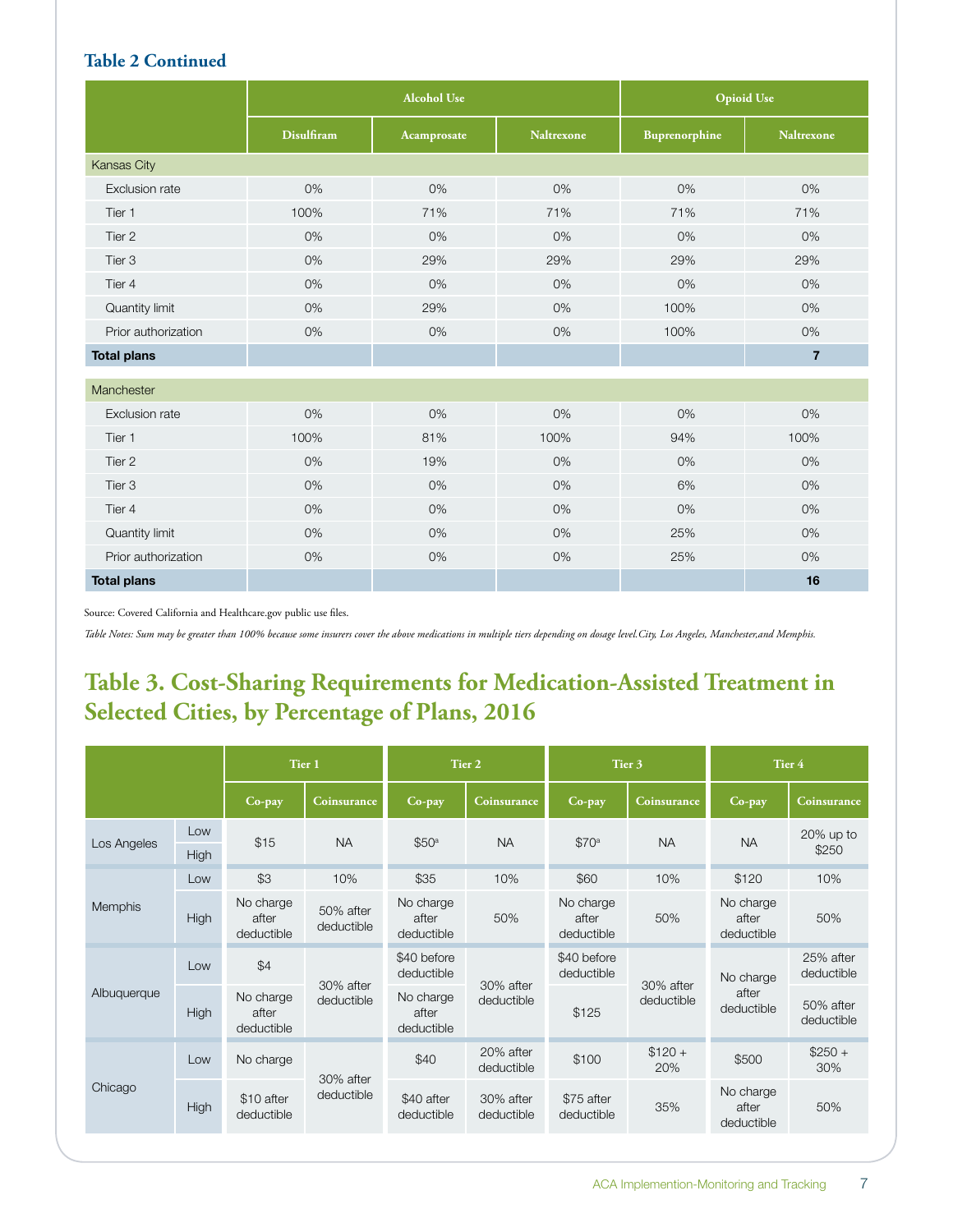#### **Table 3 Continued**

|                    |      |                          | Tier 1             |                                   | Tier 2                  |                           | Tier 3                               |                                    | Tier 4                             |  |
|--------------------|------|--------------------------|--------------------|-----------------------------------|-------------------------|---------------------------|--------------------------------------|------------------------------------|------------------------------------|--|
|                    |      | Co-pay                   | <b>Coinsurance</b> | Co-pay                            | <b>Coinsurance</b>      | Co-pay                    | Coinsurance                          | Co-pay                             | <b>Coinsurance</b>                 |  |
| <b>Kansas City</b> | Low  | \$4                      | <b>NA</b>          | \$40                              | <b>NA</b>               | \$60                      | \$120<br>$+20\%$ after<br>deductible | \$80                               | $$300+$<br>30% after<br>deductible |  |
|                    | High | \$15                     |                    | \$50 copay<br>after<br>deductible |                         | \$120                     | 50%                                  | \$100<br>copay after<br>deductible | 50% after<br>deductible            |  |
| Manchester         | Low  | \$10                     |                    | \$40                              | 10% after<br>deductible | \$75                      | 30% after<br>deductible              | \$200                              | 30% after<br>deductible            |  |
|                    | High | \$15 after<br>deductible | 10%<br>coinsurance | \$50 copay<br>after<br>deductible | 30% after<br>deductible | \$100 after<br>deductible | 40% after<br>deductible              | \$100 after<br>deductible          | 50% after<br>deductible            |  |

Source: Covered California and Healthcare.gov public use files.

*a. Price is after drug deductible is met. For an individual in 2016, the drug deductible is \$500. NA = No plans in the city require this form of cost-sharing.*

do so at a significantly lower frequency than observed with buprenorphine (table 1). About 8 percent of plans studied require prior authorization for prescriptions of acamprosate and 9 percent impose quantity limits for it. However, quantity limits and prior authorization rates can be high depending upon the city, particularly in Albuquerque (table 2). None of the plans studied impose quantity limits or prior authorization requirements for prescriptions of disulfiram or naltrexone (for either alcohol or opioid use).

For a consumer looking for health insurance coverage based on their MAT needs, the ability to purchase appropriate coverage varies city by city. For example, in Los Angeles, no silver plan options cover buprenorphine without prior authorization or quantity limits. However, five plans offer the remaining four drugs in Tier 1 without prior authorization or quantity limits, providing an array of low out-of-pocket cost options for those needing one of these treatments. One plan in Memphis covers all of the study drugs. However, this particular plan covers all of these (both alcohol use and opioid use) in cost-sharing Tier 2, with quantity limits and prior authorization required for three of the drugs. In every study city, an individual can find a plan that covers each drug, generally at a low cost-sharing tier.

In our study cities, plans are available that cover all of our study medications. However, a distinction must be drawn between the two types of consumers with MAT needs shopping for health insurance coverage. The first type is the consumer already receiving treatment with a need to have that specific treatment covered. The formularies

are currently constructed to enable a consumer to easily determine if his or her medication is covered or not, with the exception of methadone. The second type is the consumer who begins treatment during the plan year. In this case, having as broad prescription drug coverage as possible is important, given the restrictions placed on administration of these medications (particularly buprenorphine). In our study cities, only New Mexico Health Connections, in Albuquerque, offers plans that cover all of the study medications, providing all in cost-sharing tier 1. In Chicago, six plans are available (out of 22 offered) that cover every MAT studied with no quantity limits or prior authorization requirements. Another nine plans provide coverage for all five MATs, but all require prior authorization or have a quantity limit for at least one of the drugs. In Kansas City, every silver plan available (seven in total) covers all five MAT drugs, but again, all require prior authorization and impose quantity limits for buprenorphine (and some impose quantity limits on acamprosate). Finally, all 16 of the silver plans available in Manchester cover all five MATs, and 12 of these plans do not require either prior authorization or quantity limits.

#### **Inpatient and Outpatient Care**

#### **Inpatient and Outpatient Counseling Services**

Clinical evidence suggests counseling and behavioral therapy is an important component of treatment for individuals with SUDs. For all silver plans in each of our study cities, we investigated the SBC documents posted on marketplace websites to analyze the availability and cost-sharing requirements of inpatient and outpatient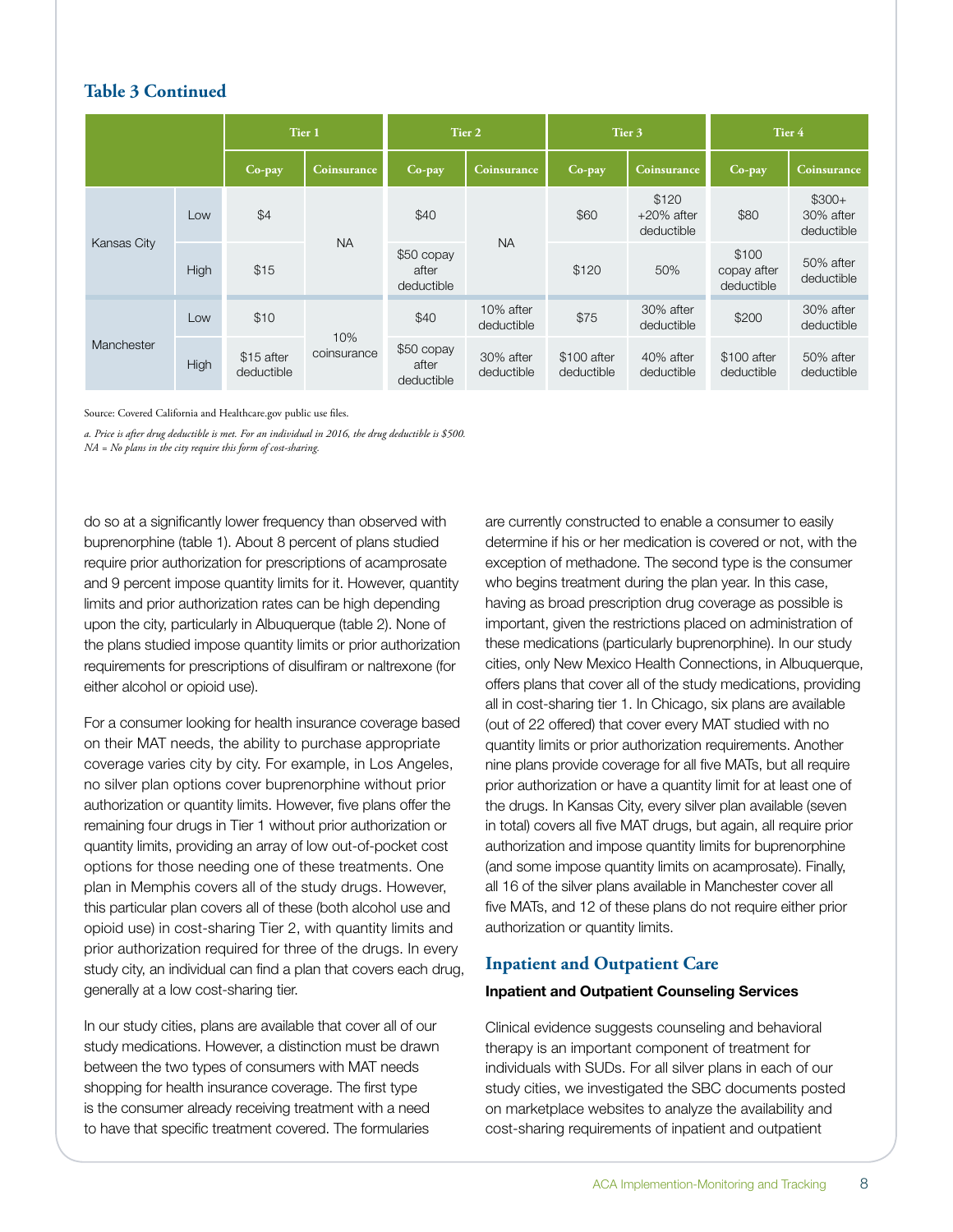services (including counseling) for individuals with SUDs. Since the ACA's EHBs require SUD services, each plan covers them; however, breadth of coverage and associated cost-sharing requirements vary considerably across cities and across the plans offered within each city (table 4).

#### **Prior Authorization Requirements for SUD Inpatient Care**

The majority of plans in all the study cities except Manchester require prior authorization for all inpatient services, including those for individuals with SUDs.<sup>17</sup> Seven out of the eight silver plans (88 percent) offered in Albuquerque in 2016 require prior authorization for SUD inpatient services, compared with only 40 percent in Manchester Prior authorization requirements in the other

cities range from 68 percent of silver plans in Chicago to 86 percent of silver plans in Los Angeles. While emergency services for individuals requiring stabilization cannot be restricted,18 prior authorization requirements for nonemergency inpatient services could represent a barrier to admission for some individuals seeking these services. We found that prior authorization policies were nearly identical for SUD inpatient and general inpatient care, though any barrier to care could be especially harmful for individuals with SUDs, some of whom risk relapse or overdose without prompt treatment. Rates of denials of prior authorization for SUD treatment are unknown at this time, however.

### **Table 4. Inpatient and Outpatient Cost-Sharing Requirements for Substance-Use Disorder Treatment in Selected Cities, 2016**

|            |                                             | <b>Los Angeles</b>       | <b>Memphis</b>           | Albuquerque              | Chicago                  | <b>Kansas City</b>       | Manchester               |
|------------|---------------------------------------------|--------------------------|--------------------------|--------------------------|--------------------------|--------------------------|--------------------------|
|            | Out of pocket<br>\$: min / max /<br>median) | 6,250/6,250/<br>6,250    | 3,500 / 6,700 /<br>5,500 | 6,000 / 6,850 /<br>6,850 | 3,500 / 6,850 /<br>6,500 | 4,750 / 6,850 /<br>6,225 | 4,750 / 6,850 /<br>5,875 |
|            | Deductible<br>(S: min / max /<br>median)    | 2,250 / 2,250 /<br>2,250 | 0/5,500/<br>2,500        | 750 / 5,000 /<br>2,500   | 2,000 / 6,500 /<br>3,500 | 2,000 / 5,100 /<br>3,625 | 2,000 / 4,200 /<br>3,200 |
|            | % require prior<br>authorization            | 86%                      | 83%                      | 88%                      | 68%                      | 75%                      | 40%                      |
|            | % require co-pay                            | 0%                       | 0%                       | 38%                      | 27%                      | 31%                      | 60%                      |
|            | Low co-pay                                  | <b>NA</b>                | <b>NA</b>                | \$250                    | \$400                    | \$500                    | \$300                    |
| Inpatient  | High co-pay                                 | <b>NA</b>                | <b>NA</b>                | \$2,500                  | \$1,500                  | \$1,000                  | \$1,000                  |
|            | % require<br>coinsurance                    | 100%                     | 100%                     | 63%                      | 50%                      | 63%                      | 40%                      |
|            | Low coinsurance                             | 20%                      | 10%                      | 20%                      | 20%                      | 10%                      | 10%                      |
|            | High coinsurance                            | 20%                      | 50%                      | 40%                      | 30%                      | 40%                      | 30%                      |
|            | % require prior<br>authorization            | 57%                      | 80%                      | 25%                      | 50%                      | $0\%$                    | 10%                      |
|            | % require co-pay                            | 100%                     | 33%                      | 88%                      | 68%                      | 50%                      | 70%                      |
|            | Low co-pay                                  | \$45 <sup>a</sup>        | \$10                     | \$5                      | \$10                     | \$20                     | \$10                     |
| Outpatient | High co-pay                                 | \$45                     | \$60                     | \$50                     | \$75                     | \$40                     | \$40                     |
|            | % require<br>coinsurance                    | 0%                       | 93%                      | 13%                      | 9%                       | 50%                      | 30%                      |
|            | Low coinsurance                             | <b>NA</b>                | 10%                      | 30%                      | 20%                      | 10%                      | 10%                      |
|            | High coinsurance                            | <b>NA</b>                | 50%                      | 30%                      | 30%                      | 30%                      | 15%                      |

Source: Summaries of benefits covered from Covered California and Healthcare.gov

*Table Notes: Some plans require both a co-pay and cinsurance for certain services and others do not have any cost-sharing requirements at all, so some percentages do not add up to 100 percent.* 

*a. Several plans in Los Angeles stipulate that certain types of outpatient services (e.g., group therapy, non-office visits) are subject to lower co-pay requirements, but for the purposes of this table, we have included only the standardized \$45 co-pay, which applies to the vast majority of SUD outpatient services.*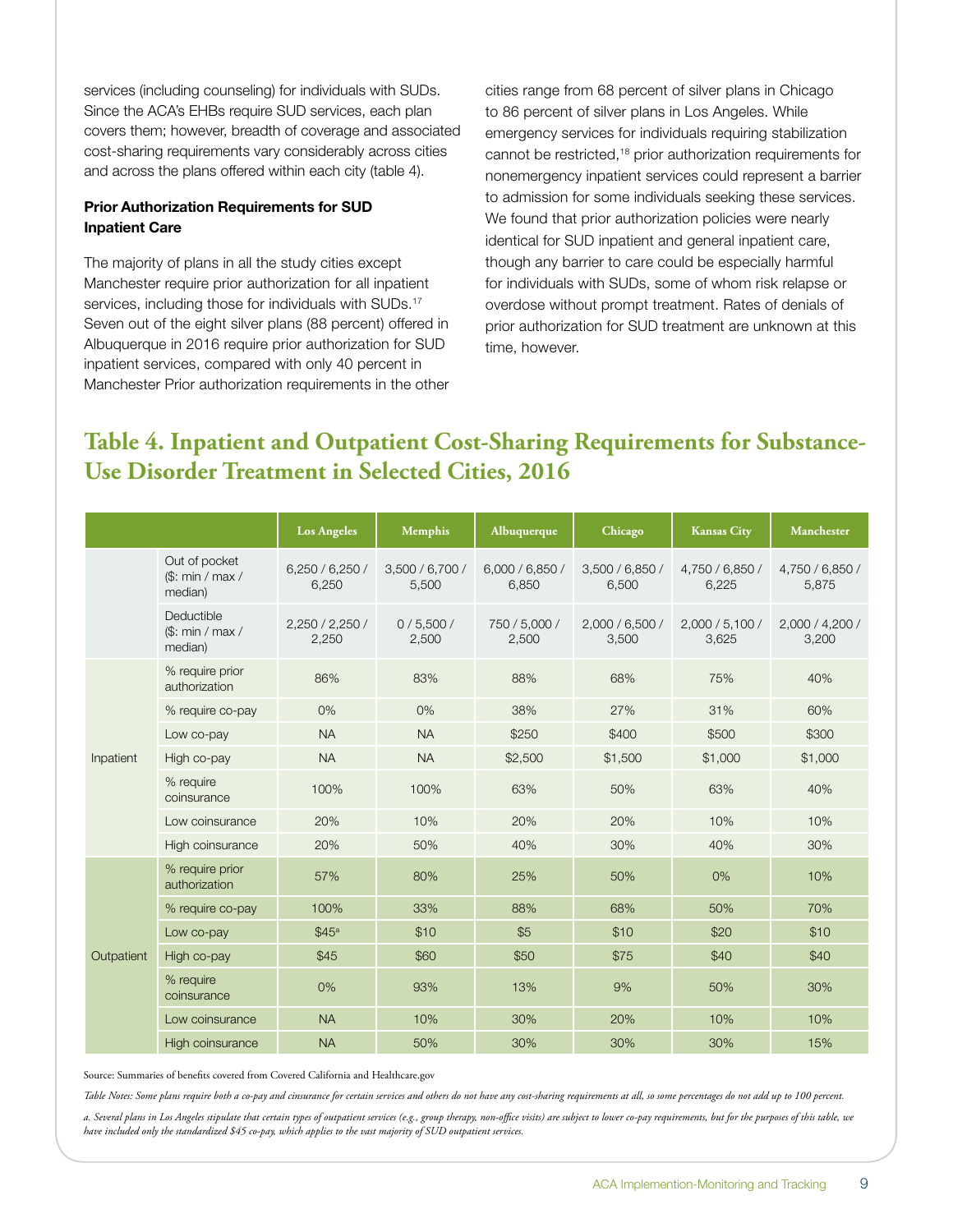#### **Prior Authorization for Outpatient SUD Visits**

The plans we studied require prior authorization for outpatient SUD visits less frequently than they do for inpatient SUD visits. This is consistent with prior authorization requirements for other types of general outpatient care. Fifty-seven percent of the silver plans in Los Angeles and 80 percent in Memphis require prior authorization for outpatient SUD services, but half or fewer of the silver plans in the remaining four study cities require it (including none in Kansas City). This finding indicates that, generally, outpatient SUD services are less restricted than inpatient SUD services, yet considerable variation exists between cities and between insurers within each city.

#### **Inpatient Cost-Sharing Requirements**

Out-of-pocket plan maximums and deductibles vary across and within study cities, ranging from a low out-ofpocket maximum of \$3,500 (Chicago and Memphis) to a high of \$6,850 (Albuquerque, Chicago, Kansas City, and Manchester). Median out-of-pocket maximums range from \$5,500 (Memphis) to \$6,850 (Albuquerque). Similarly, deductibles range across and within study cities, from one silver plan with a zero-dollar deductible in Memphis to a plan with a \$6,500 deductible in Chicago. Median deductibles across the six cities range from \$2,250 (Los Angeles) to \$3,625 (Kansas City).

Some plans relying upon coinsurance or co-payments require that enrollees meet their deductibles first, while others reimburse enrollees before they meet their deductibles. Plan SBCs were inconsistent in noting whether cost-sharing would come into effect before or after the deductible has been met, but it is fair to say that this varies somewhat. Some individuals could be barred from services because they cannot meet a plan's deductible or because cost-sharing requirements are prohibitively high.

From our sample cities, we observed that after enrollees meet their deductibles, plans are more likely to require coinsurance for SUD inpatient services than co-payments. In all study cities except Manchester, a majority of silver plans require coinsurance while a minority require co-payments. Coinsurance is inherently less transparent than fixed copayment amounts: before obtaining care, consumers do not have information on negotiated provider rates and so do not know the dollar amount to which coinsurance percentages will be applied. All plans in Los Angeles and Memphis require coinsurance for inpatient SUD services; the patient's contribution requirement ranges from 10 percent to 50 percent in Memphis and it is 20 percent for all plans in Los Angeles. Most, but not all, plans in the other study cities

also require coinsurance for inpatient SUD services, with the patient's contribution ranging up to a maximum of 40 percent (Kansas City and Albuquerque). Some plans require both a co-pay and coinsurance for certain services and others do not have any cost-sharing requirements at all, which is why some percentages in table 4 do not add up to 100 percent.

Although coinsurance is more common among plans in our study cities, some plans require co-payments in addition to or instead of coinsurance for SUD inpatient services. The range of co-payments is broad, for example, from \$250 to \$2,500 in Albuquerque. However, no plan in Memphis or Los Angeles applies co-payments to SUD inpatient care. These patterns are consistent with other types of inpatient care, which is more likely to be subject to coinsurance (or to coinsurance and co-payment) than to only co-payment.

#### **Cost-Sharing Requirements for Outpatient SUD Visits**

We found that co-payments are more common for outpatient than for inpatient SUD services—in all study cities except Memphis, the majority of silver plans (including all plans in Los Angeles) apply co-payments to outpatient SUD services. The amounts of these co-payments vary significantly across and within study cities, although they are the same across plans in Los Angeles because the state standardizes qualified health plans. Silver plans with co-payment requirements in Chicago have the largest co-pay range, from a low of a \$10 per outpatient appointment to a high of \$75. The copayment range was narrowest among plans that required co-payments in Kansas City, where the lowest was \$20 and the highest \$40. Several plans also vary co-payment requirements with the outpatient service. For example, several plans in Manchester explicitly state that individual SUD counseling is subject to higher co-payments than group therapy. However, not all SBCs provided explicit information about how co-payments might vary based on service.

At least one plan in each state does not require coinsurance, but at least one plan in each state does impose coinsurance for outpatient services; these rates range, from 15 percent in Manchester to 50 percent in Memphis. Last, some plans in some cities waive all cost-sharing requirements for the first several (usually three) outpatient appointments. Some plans differentiate between types of outpatient services and have different cost-sharing structures based on the service. For example, some plans require copays for office-based outpatient services and coinsurance for outpatient services in other settings.

In summary, variation in outpatient and inpatient costsharing is extensive, both across cities and across plans in a given city. Generally, coinsurance is more common for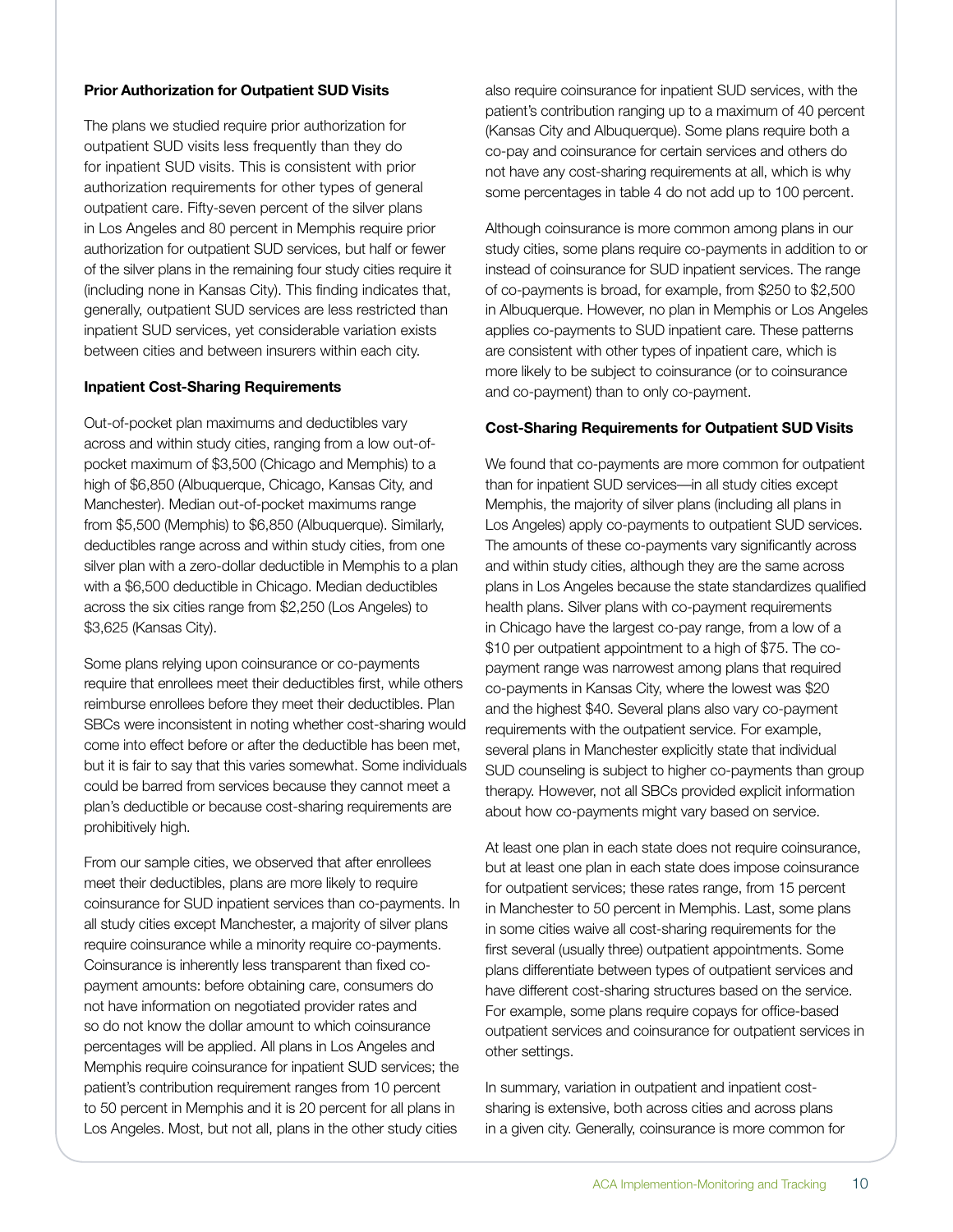inpatient care, while co-payments are more common for outpatient care. Prior authorization is more common for inpatient care compared to outpatient care, which reflects prior authorization requirements for general (non-SUD) care. It is difficult to conclude which study city had the most favorable cost-sharing conditions, since consumers have different needs (i.e., some have a good idea of what care they anticipate needing, while others have needs arise after purchasing coverage). Generally, however, at least one option in each of our study cities provides inpatient and outpatient care before the deductible and with low out-of-pocket

# **DISCUSSION**

Coverage and cost-sharing requirements for MAT, as well as for inpatient and outpatient services for individuals with SUDs, vary significantly across marketplace plans. All marketplace plans must include at least some services for individuals with SUDs, consistent with the ACA's EHBs; yet plans vary in the specific medications they cover, and plans frequently require prior authorization or quantity limits. Of the MAT options we analyzed, prescription drug coverage was generally better for treatments targeted to individuals with alcohol-use disorders compared to treatment for those with opioid-use disorders, in that plans often imposed fewer restrictions. Exclusion rates were slightly higher for medications treating opioid dependency, but the rates were still rather low. Of the medications available for individuals with opioid-use disorders, naltrexone was more frequently excluded from coverage than was buprenorphine, but only one of our study cities, Memphis accounted for all the plan exclusions for naltrexone. With regard to MAT for alcoholuse disorders, Albuquerque accounted for all the plan exclusions for acamprosate.

 Among plans that do cover MATs for opiod use, the cost-sharing tiers in which each drug is placed differ only modestly, although buprenorphine is often subject to quantity or prior authorization limits while naltrexone is not. Naltrexone can only be used as a maintenance therapy for individuals who have already detoxed from opioid use, so its availability does not replace the need for buprenorphine or methadone. No plan studied provides easily accessible and easily understood information about methadone coverage for SUD treatment, a significant issue.

requirements. Since each qualified health plan is required to offer services for individuals with SUDs, the breadth of coverage is wide; we found that variety in cost-sharing arrangements would present a consumer with considerable choice in plans.

Comparing plan details as we did here can be useful for those who know or expect that they will need services. Yet the wide variation across plans means that those whose needs arise unexpectedly may find the financial burden to obtain needed services to be high, which may well create a barrier to accessing care.

While each study city has plans that cover all five of the MATs for SUDs, the limited number of physicians available to prescribe some of these drugs is likely a more significant barrier to accessing necessary care of this type.19 This is particularly true for opioid-use dependency, given the restrictions on prescribing buprenorphine.

Inpatient and outpatient services beyond MATs frequently require prior authorization (especially for inpatient services) and frequently impose copays or co-insurance. The costsharing requirements vary considerably by plan and by city, and they can be substantial for some plans. Consumers may find it difficult to assess the differential financial burdens across plans because of the lack of transparency associated with coinsurance-based out-of-pocket costs, as opposed to the more-straightforward co-pays. But even for plans requiring co-payments, some are as high as \$60 or \$75 per outpatient visit and \$2,500 per inpatient stay.

Overall, a variety of MAT, inpatient, and outpatient counseling options are available to individuals with SUDs through the marketplace plans, but cost-sharing requirements and other barriers (e.g., prior authorization) may present a hindrance, causing treatment delay or significant financial burden. Further information on prior authorization denial rates and specifics on how quantity limits are imposed would be valuable. Continued monitoring of marketplace coverage for substance-use disorder treatments will remain important as new approaches and practices are developed, to ensure adequate treatment options remain available. Those who recognize their need for these treatments before choosing an insurance plan would do well to carefully assess the drug formularies and cost-sharing requirements for the plan options in their area.